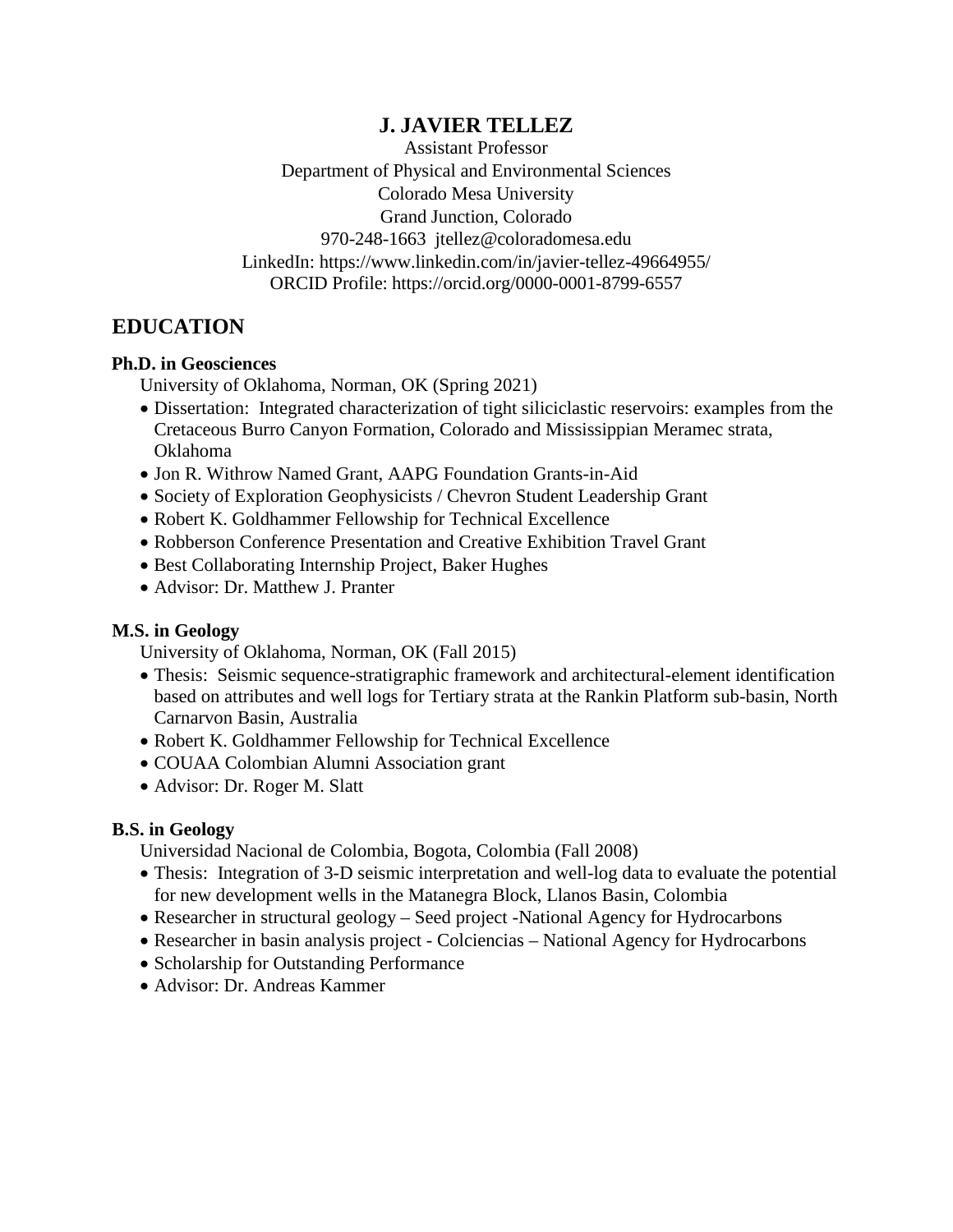### **EXPERIENCE**

#### **Geoscience Intern**

Baker Hughes, Oklahoma City, OK (Jun-Aug 2018)

• Integrated geological and engineering data with machine learning to analyze drilling performance in the STACK, SCOOP, and Merge areas, Anadarko Basin, Oklahoma

#### **Geology Intern**

Pathfinder Exploration LLC, Norman, OK (Feb-Aug 2015)

• Created 3-D geological models to evaluate prospective areas, Anadarko Basin, Oklahoma

#### **Reservoir Geologist**

- Occidental Oil and Gas, Bogota, Colombia (Jan 2011-Jan 2014)
- Conducted stratigraphic evaluations and provided support for reserves estimation.
- Constructed reservoir models to propose >100 new development wells in the Llanos Basin

#### **Junior Geologist**

Occidental Oil and Gas, Bogota, Colombia (Oct 2008-Jan 2011)

- Proposed >50 workovers through geological evaluations to improve reservoir performance
- Provided support for technical meetings with industry partners (Ecopetrol and Repsol)

#### **Geology Intern**

Occidental Oil and Gas, Bogota, Colombia (Jan-Oct 2008)

- Generated maps and cross-sections using OpenWorks and Geographix for well prognosis
- Integrated seismic and well data to evaluate the potential for new development wells

## **RESEARCH**

### **Graduate Research Assistant**

Reservoir Characterization and Modeling Laboratory (RCML)

- University of Oklahoma, Norman, OK (Spring 2016-Present)
- Investigate outcrop to subsurface stratigraphy of tight fluvial sandstones, Colorado
- Generate UAS-based photogrammetry outcrop models for facies interpretation and fluvial architecture definition, Colorado.
- Conduct reservoir characterization and seismic-constrained Modeling of Mississippian strata, STACK Play, Oklahoma

Attribute Assisted Seismic Interpretation (AASPI) Consortium University of Oklahoma, Norman, OK (Spring 2016-Present)

- Identified and quantified parasequences using Expectation-Maximization filter
- Used machine-learning techniques for mapping dolomitic facies in calcareous reservoirs
- Applied deep-convolutional neural networks to estimate porosity from thin-section images

Institute of Reservoir Characterization (IRC)

University of Oklahoma, Norman, OK (Spring 2014-Fall 2015)

- Mapped and correlated the Woodford Shale, Ardmore Basin, Oklahoma
- Interpreted seismic-sequence stratigraphy of deepwater seismic-facies, Australia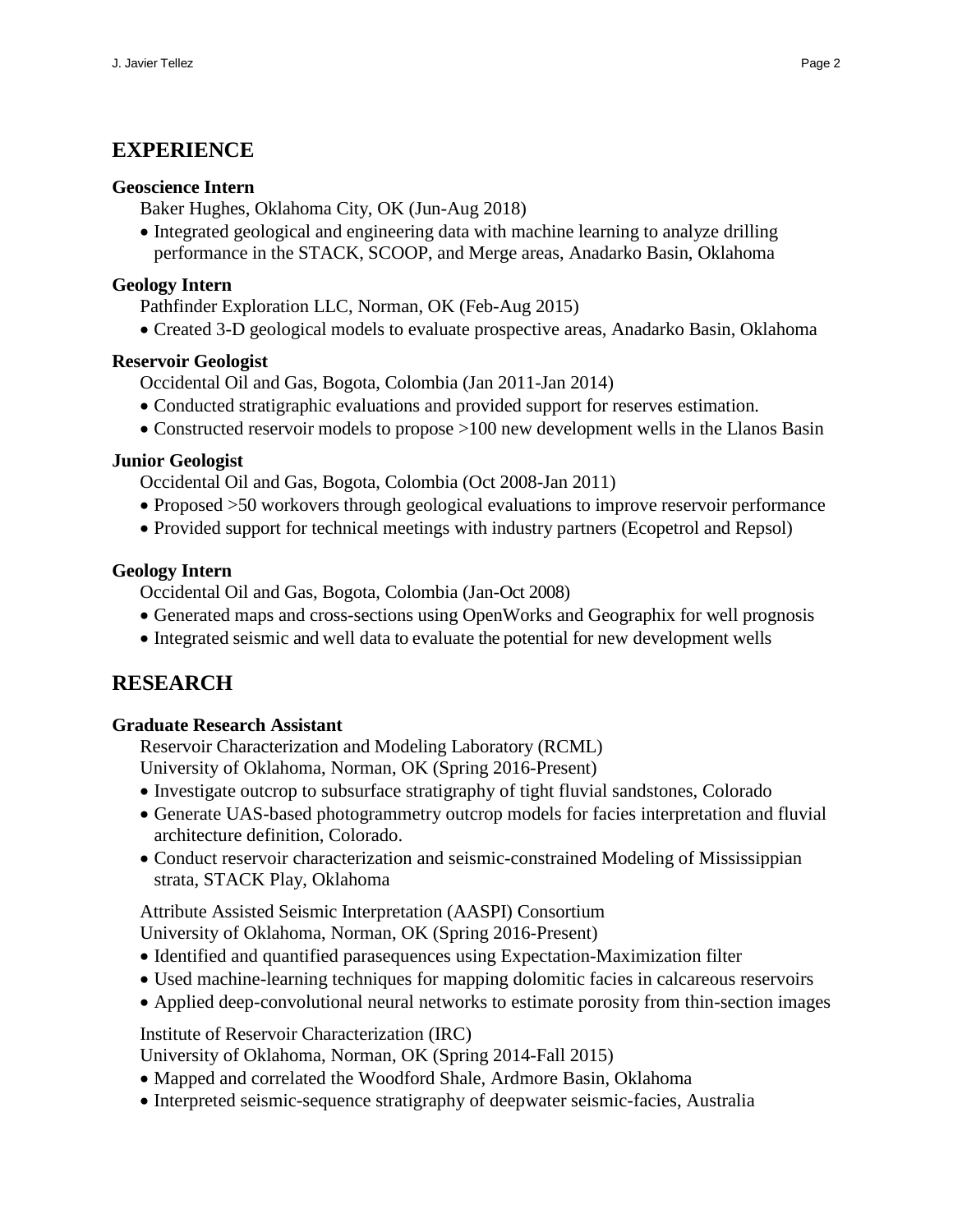• Used Self-Organize-Maps for facies mapping and architectural elements definition

#### **Research Geologist**

National Agency for Hydrocarbons, Colombia (Fall 2007) Generated E&P licensing round prospect report for the eastern Cordillera Block, Colombia

# **TEACHING**

#### **Instructor and Co-instructor**

Mewbourne College of Earth and Energy, University of Oklahoma, Norman, OK

• Introductory Petroleum Geology and Geophysics (GPHY 3423; required course for Petroleum Engineering majors). Addresses conventional and unconventional petroleum resources, basic sedimentary and structural geology, the petroleum system, source rocks, types of traps and seals, reservoir rock properties, exploration and development methods, basic seismic interpretation, seismic attributes, basic reservoir modeling, and volumetric reserves calculations. Enrollment: ~100 students. Co-instructor for Fall 2016, and 2017. Solely instructor, Fall 2018, ONLINE - Summer 2020.

School of Geosciences, University of Oklahoma and Los Andes University, Bogota, Colombia

• Reservoir Characterization and Modeling – Study Abroad in Bogotá, Colombia (GEOL 4970-5970) introduces concepts and methods of geological reservoir characterization and Modeling. Extensive use of Petrel software. Enrollment: 5 OU students with 30 students from the University of Los Andes and industry. Co-instructed with Dr. Matthew Pranter, Summer 2018

#### **Graduate Teaching Assistant**

School of Geosciences, University of Oklahoma, Norman, OK

- Reservoir Characterization and Modeling (GEOL 6970). Introduces concepts and methods of geological reservoir characterization and Modeling. Involves extensive use of Petrel software. Assistant for Colorado field trip to Piceance Basin. Enrollment: 10-25 students from geoscience and petroleum engineering Fall 2018, 2019
- Integrated Reservoir Modeling & Simulation (GEOL/PE 6970-902). Concepts and methods of integrated static reservoir modeling and dynamic fluid-flow simulation. Extensive use of Petrel/Eclipse software. Enrollment: 20 students (10 geoscience and 10 petroleum engineering – work in teams). Fall 2016, 2017
- 3-D Reservoir Modeling (GEOL 6970-901). Concepts and methods of 3-D geologic Modeling. Enrollment: 20-25 students from geoscience and petroleum engineering. Spring 2015, 2016.

Universidad Nacional de Colombia, Bogota, Colombia

• Oceanography and Coastal Marine Environments. Introduces concepts of geology, chemistry, physics, climatology, environmental science and biology as they apply to the oceans, Enrollment: 50 students from geoscience and biology. Spring 2005, 2006.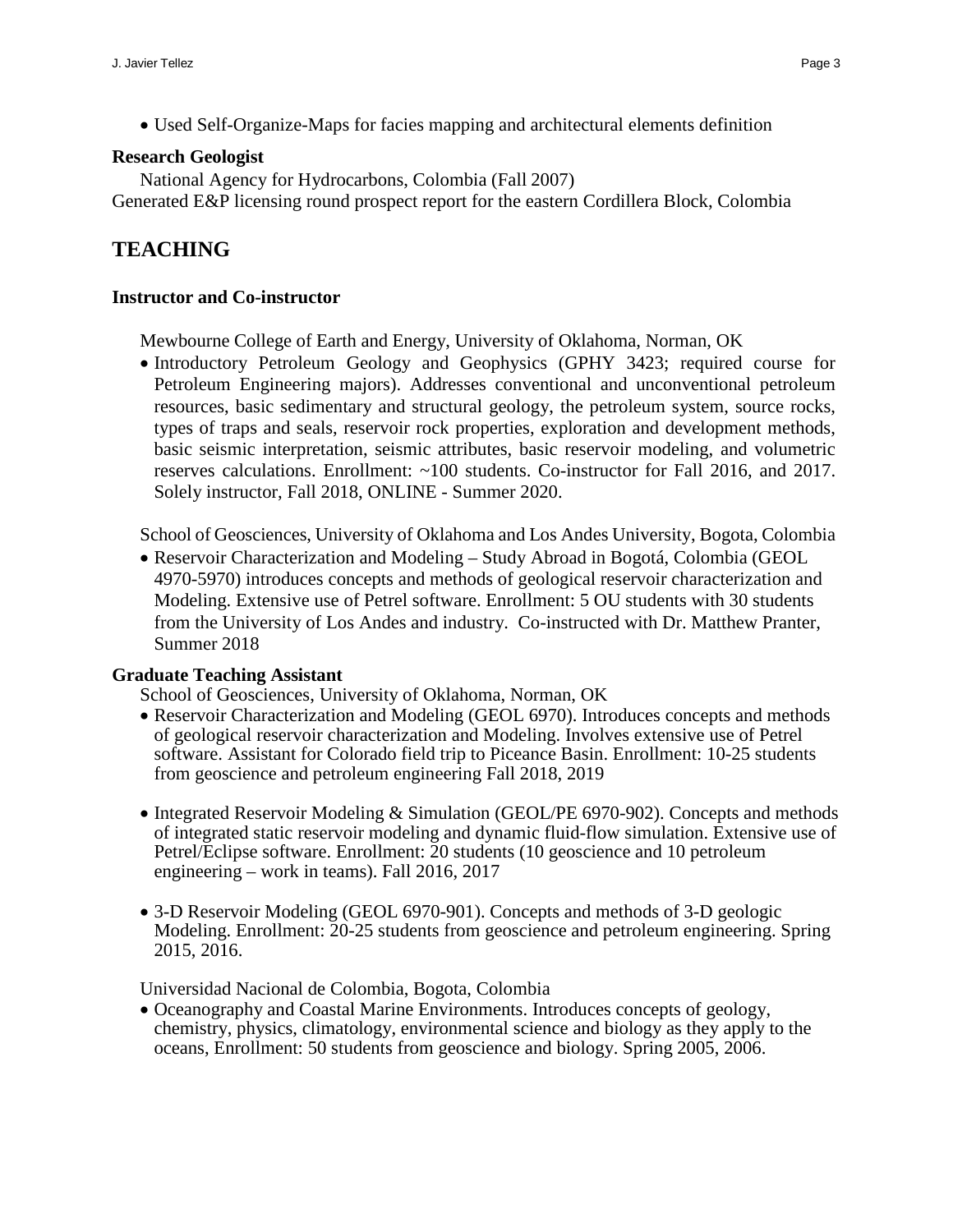### **Short Course Teaching Assistant**

AAPG Student Expo at the University of Oklahoma, Norman, OK

• 3-D Reservoir Modeling. Introduces basic concepts and methods of 3-D Modeling. Enrollment: 25 students. Spring 2017

### **SERVICE**

*Professional Society Service*

- 2020-present: Reviewer for AAPG Bulletin
- 2018-present: Reviewer for SEG journal *Interpretation*
- 2017 Poster judge, AAPG annual meeting, Houston, TX
- Vice President, AAPG Student Chapter, 2016-2017
- Vice President, SEG Student Chapter, 2017-2018 Summit level achievement
- *Colombian Geological Society*
- 2007-2008 Geonotas Associated Editor
- *Alumni Society*
- 2007-2008 COUAA Colombian Alumni Association
- *Student Associations*
- 2007-2008 COLSA Columbian Student Association. Exchange Students Coordinator Chair

# **PROFESSIONAL AFFILIATIONS**

- American Association of Petroleum Geologists (AAPG)
- Colombian Association of Geologist and Geophysicist (ACGGP)
- Society for Sedimentary Geology (SEPM)
- Society of Exploration Geophysicists (SEG)
- Rocky Mountain Association of Geologists (RMAG)
- Geological Society of America (GSA)

# **PUBLICATIONS AND POSTERS**

- Tellez, J., M. J. Pranter, C. H. Sondergeld, C. S. Rai, J. Fu, H. Han, S. Dang, C. McLain, in press, Mechanical stratigraphy of Mississippian strata using machine learning and seismicbased reservoir characterization and modeling, Anadarko Basin, Oklahoma. Interpretation, Vol. 9, No. 2 (May 2021); p. SE53–SE71, doi: 10.1190/INT-2020-0167
- Ortiz, L., **Tellez, J.J.,** Bedle, H, 2020, Seismic characterization of a blocky mass transport deposit in the Traella Limestone Formation, North Carnarvon Basin, Australia, Interpretation, vol:8, iss:4
- La Marca Molina, K., Bedle, H., **Tellez, J.,**2020, Seismic attributes and analogs to characterize a large fold in the Taranaki Basin. Interpretation, vol:8 iss:4
- **Tellez, J. J.,** M. J. Pranter, and R. Cole, 2020, Fluvial sequence stratigraphy and architecture of the Burro Canyon Formation, southwestern Piceance Basin, Colorado,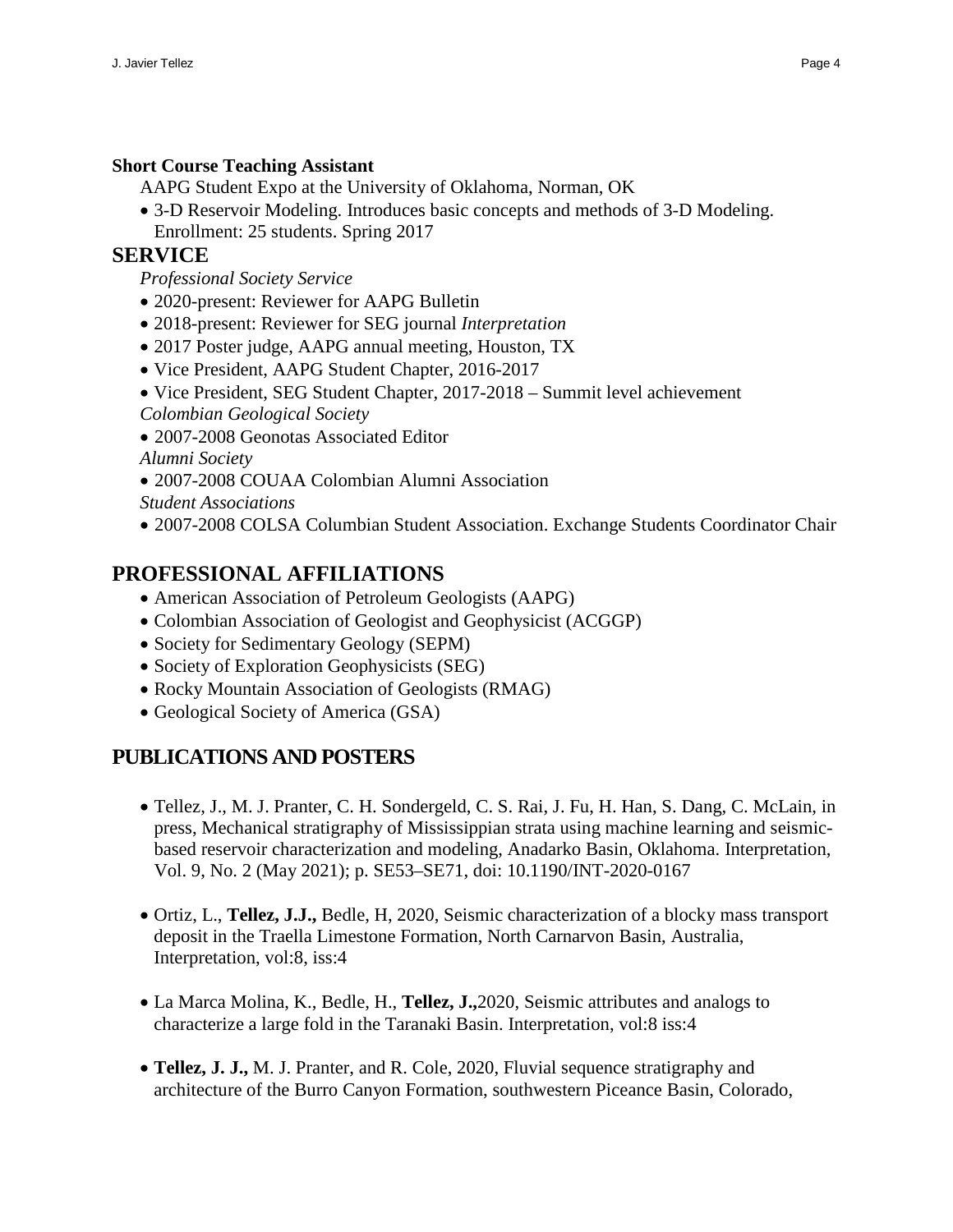Interpretation vol:8, iss:4

- **Tellez, J. J.,** M. J. Pranter, and R. Cole, 2019, UAV-Based Photogrammetry for Facies Architecture and Fluvial Sequence Stratigraphic Definition of the Burro Canyon Formation, Piceance Basin, Colorado, AAPG International Conference & Exhibition, Buenos Aires, Argentina, Aug 2019
- **Tellez, J. J.,** M. J. Pranter, and R. Cole, 2019, Fluvial architecture and sequence stratigraphy of the Burro Canyon Formation using UAV-based outcrop models, southwestern Piceance Basin, Colorado, AAPG Rocky Mountain Section Convention Program, Cheyenne, Wyoming
- Duarte-Coronado, D., **J. J. Tellez,** R. De Lima, K. Marfurt, and R. Slatt, 2019, Deep convolutional neural networks as an estimator of porosity in thin-section images for unconventional reservoirs: SEG Technical Program Expanded Abstracts 2019, doi:10.1190/segam2019-3216898.1
- Cervantes, A, **J. J**. **Tellez**, K. La Marca, 2019, Using machine learning techniques for mapping dolomitic facies in a triple porosity calcareous reservoir. Campeche Sound, Gulf of Mexico, AAPG International Conference & Exhibition, Argentina, Aug 2019
- Sinha, S., Kiran, R., **J. J. Tellez,** and K. Marfurt, 2019, Identification and Quantification of Parasequences Using Expectation-Maximization Filter: Defining Well Log Attributes for Reservoir Characterization: Proceedings of the 7th Unconventional Resources Technology Conference, doi:10.15530/urtec-2019-1023
- **Tellez, J. J.,** M. J. Pranter, and R. Cole, 2018, Application of UAV-based photogrammetry for outcrop characterization of fluvial deposits of the Burro Canyon Formation, Piceance Basin, Colorado: RMAG, The Outcrop, v. 67, no. 3, May 2018
- **Tellez, J. J.,** K. Lewis, S. Clark, R. Cole, M. J. Pranter, and Z. A. Reza, 2018, Exploring multi-scale heterogeneity of braided-fluvial reservoirs: implications for reservoir performance, AAPG Annual Convention & Exhibition, Salt Lake City, UT, May 2018
- **Tellez, J. J.,** R. Slatt, K. Marfurt, 2016. Seismic Facies Classification and Characterization of Deepwater Architectural Elements. A Case of Study, North Carnarvon Basin Australia, AAPG Annual Convention & Exhibition, Houston, TX, Apr 2017
- **Tellez, J. J.,** R. Slatt, 2016, Seismic Geomorphology and Characterization of Deepwater Architectural Elements and Its Applications in 3-D Modeling: a Case of Study, North Carnarvon Basin, Australia, AAPG/SEG Annual Convention & Exhibition, Houston, TX, Sep 2016, Cancun, Mexico.
- **Tellez, J. J.,** 2015. Seismic Sequence Stratigraphy and Architectural Elements for Cenozoic Strata at the Rankin Platform Sub-Basin, North Carnarvon Basin, Australia.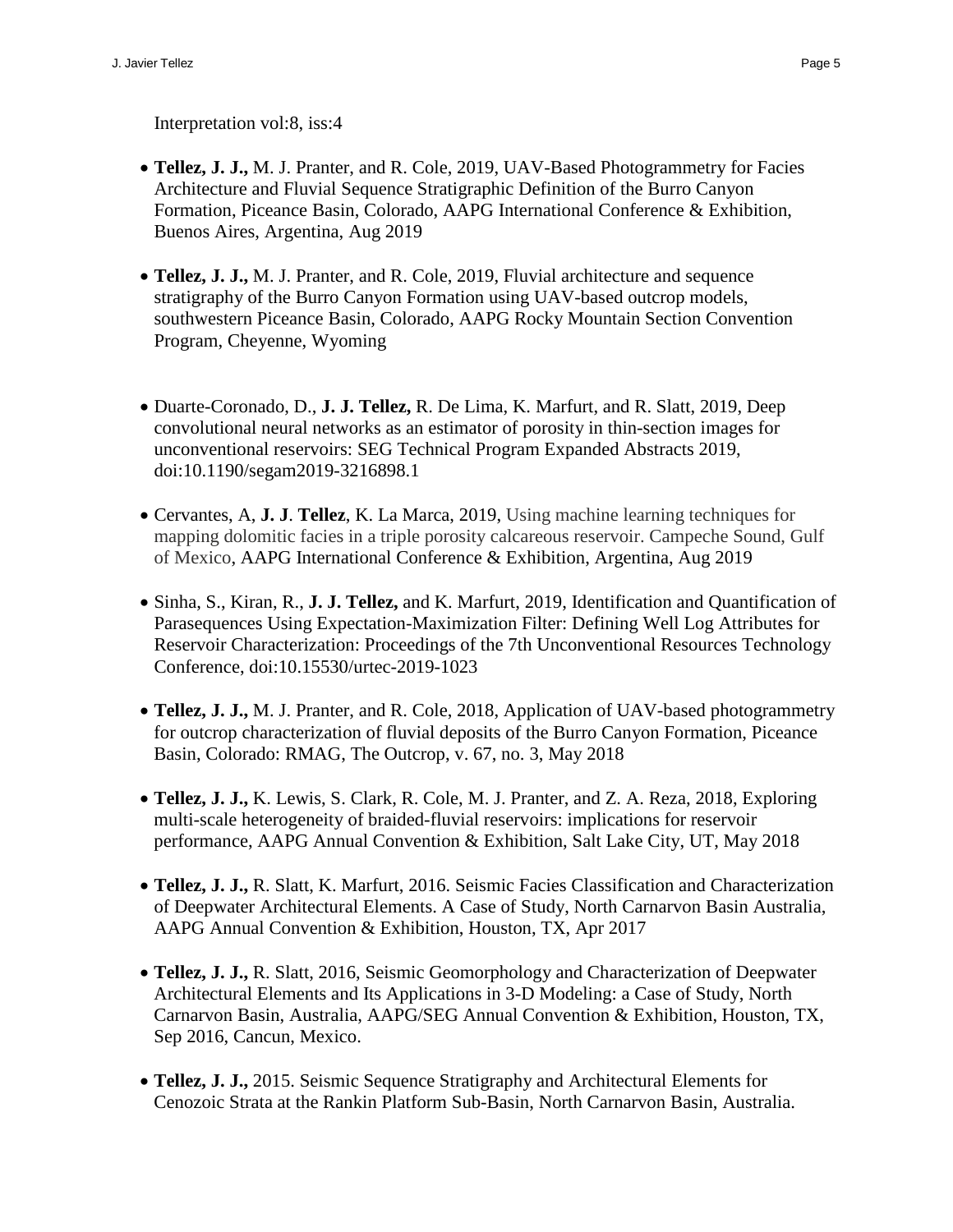Master thesis. The University of Oklahoma, pp. 108

## **INVITED TALKS / WORKSHOPS**

- **Tellez, J.,** M. J. Pranter. Seismic-based reservoir characterization and modeling for the Meramec strata, Anadarko Basin, Oklahoma. Dallas Geological Society, February 2021
- **Tellez, J. J.,** M. J. Pranter, 2016, Application of UAV-Based Photogrammetry for Outcrop Characterization of Fluvial Deposits of the Burro Canyon Formation, Piceance Basin, GTW, New Opportunities with Drones: New Needs, FAA Rule Changes, New Technologies, Houston, TX, Dec 2016
- **Tellez, J. J.,** M. J. Pranter, and R. Cole, 2017, Application of UAV-Based Photogrammetry for Outcrop Characterization of Fluvial Deposits of the Burro Canyon Formation, Piceance Basin, Colorado, 7TH International Symposium on Hydrocarbon Accumulation Mechanism and Petroleum Resources Evaluation, Beijing, China, Oct 2017

## **PROFESSIONAL DEVELOPMENT**

Professional Short Courses, Workshops, and Field Trips

- Risk Analysis and Decision Making using Crystal Ball. Dr. James Murtha. Oct 5, 2012
- Applied Subsurface Mapping. Sia Agah. SCA Companies Apr 9, 2012
- Core Sedimentology. Timothy Cross. Occidental Petroleum, Apr 04, 2011
- Fundamentals of Basin and Petroleum System Analysis. Alton Brown. Mar 21, 2011 Occidental Petroleum.
- Fundamentals of Geostatistics and its Application in Reservoir Characterization. Tien When Lo. Occidental Petroleum Nov 3, 2010
- Integrated Reservoir Analysis. Dan Hartmann and Jhon Farina. Occidental Petroleum, Sep 08, 2010
- Ferron Sandstone Outcrops in Utah Field trip, Tom Ryer. Occidental Petroleum, Aug 28, 2010
- Reservoir Characterization of Fluvio-Deltaic systems. Tom Ryer. Occidental Petroleum Mar 9, 2010
- Petroleum Geoengineering. Patrick Corbett. SEG Short Course, Jul 2009
- Seismic Interpretation and Analysis in Thrust Belts. Roberto Linares, Aug 13 14, 2007

# **HONORS AND AWARDS**

- 2018 Provost Award of Excellence in Teaching: Certificate of Distinction for top 10 percent of all graduate assistants across campus by student evaluations for courses taught during the Fall 2018 semester, University of Oklahoma
- 2017 ETCS Award for Most Dedicated International Instructor, Graduate College of the University of Oklahoma. Fall 2017 semester, University of Oklahoma